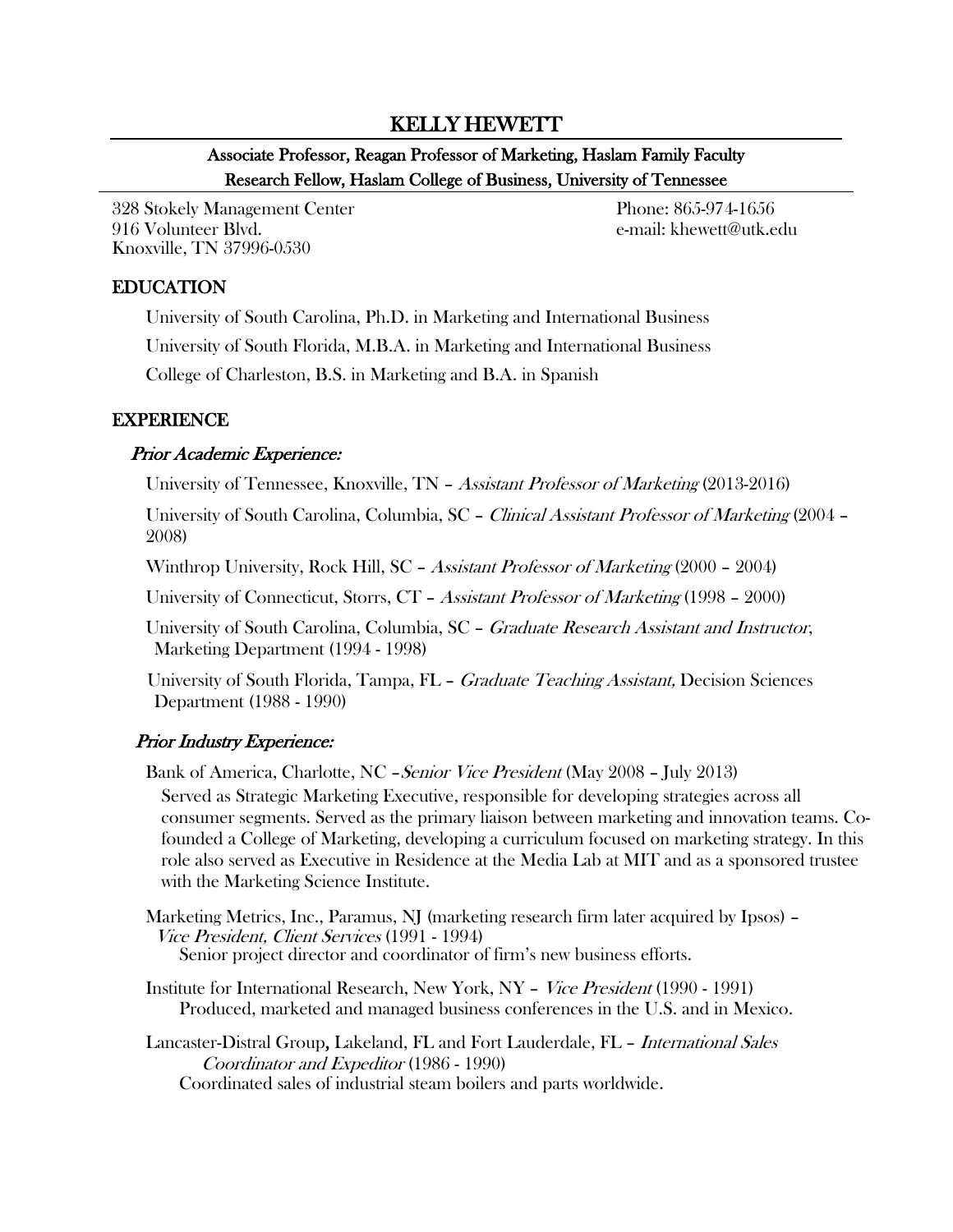#### REFEREED JOURNAL ARTICLES

- Tower, Annette, Kelly Hewett and Alok Saboo,"Marketing Strategy Emphasis and International Alliance Focus: An Empirical Analysis," *Journal of Business Research*, forthcoming.
- Meire, Matthijs, Kelly Hewett, Michel Ballings, V. Kumar, and Dirk Van den Poel, (2019), "The Role of Marketer-Generated Content in Customer Engagement Marketing," Journal of Marketing, 83 (6), 21-42.

\* Covered in the article "Not all Social Media Posts are Equal," (2020) Harvard Business Review, 98 (2), p. 25.

- Tower, Annette, Kelly Hewett and Anton Fenik (2019), "The Role of Cultural Distance Across Quantiles of International Joint Venture Longevity," Journal of International Marketing, 27 (4), 3-21.
- Allman, Helena F., Kelly Hewett and Mandeep Kaur (2019), "Consumers' Thinking Styles and Reciprocal Brand Spillover Effects for Global Brand Extensions," Journal of International Marketing, 27 (2), 1-21.
- Lemon, Laura L. and Kelly Hewett (2019), "A Process View of the Role of Integrated Marketing Communications during Brand Crises," Qualitative Market Research: An International Journal, 22 (3), 497-524.
- Hewett, Kelly, William Rand, Roland T. Rust, and Harald J. van Heerde (2016), "Brand Buzz in the Echoverse," Journal of Marketing, 80 (3), 1-24.

\* Named by Oxford University Centre for Corporate Reputation as the 2016 Best Published Paper

- \* Finalist for the 2017 MSI/H. Paul Root Award.
- Allman, Helena F., Anton P. Fenik, Kelly Hewett and Felicia N. Morgan (2016), "Brand Image Evaluations: The Interactive Role of Country of Manufacture, Brand Concept, and Vertical Line Extension Type," Journal of International Marketing, 24 (2), 40-61.
- Hewett, Kelly and Alexander V. Krasnikov (2016), "Investing in Buyer-Seller Relationships in Transitional Markets: A Market-Based Assets Perspective," Journal of International Marketing, 24 (1), 57-81.
- Jayachandran, Satish, Peter Kaufman, V. Kumar and Kelly Hewett (2013), "Brand Licensing: What Drives Royalty Rates?," Journal of Marketing, 77 (5), 108-122.
- Ozdemir, V. Emre and Kelly Hewett (2010), "The Effect of Collectivism on the Importance of Relationship Quality and Service Quality for Behavioral Intentions: A Cross-National and Cross-Contextual Analysis." Journal of International Marketing, 18 (1), 41-62.
- Watson, Sharon and Kelly Hewett, (2006), "A Multi-Theoretical Model of Knowledge Transfer in Organizations: Determinants of Knowledge Contribution and Knowledge Reuse." Journal of Management Studies, 43 (2), 141-173.
- Hewett, Kelly, Money, Bruce and Subhash Sharma, (2006), "National Culture and Industrial Buyer-Seller Relationships in the United States and Latin America." Journal of the Academy of Marketing Science, 34 (3), 386-402.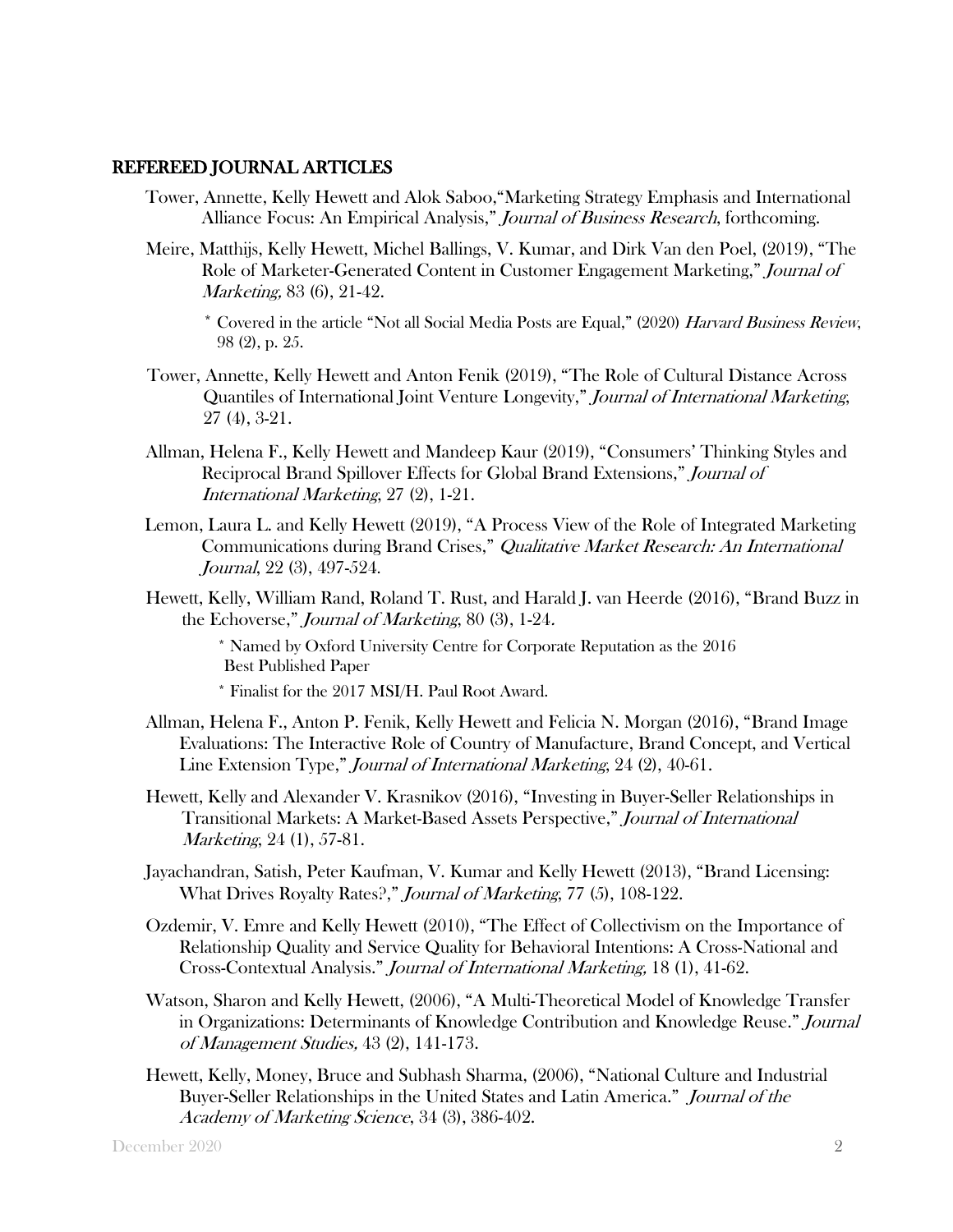- Jayachandran, Satish, Kelly Hewett, and Peter Kaufman (2004), "Customer Response Capability in a Sense-and-Respond Era: The Role of Customer Knowledge Process," Journal of the Academy of Marketing Science, Vol. 32 (3), 219-233.
- Subramaniam, Mohan and Kelly Hewett, (2004), "Balancing Standardization and Adaptation for Product Success in International Markets: Testing the Influence of Headquarters-Subsidiary Contact and Cooperation," Management International Review, 44 (2), 171-194.
- Hewett, Kelly, Martin S. Roth and Kendall Roth, (2003), "Conditions Influencing Headquarters and Foreign Subsidiary Roles in Marketing Activities and Their Effects on Performance." Journal of International Business Studies, 34 (6), 567-585.
- Hewett, Kelly, Bruce Money and Subhash Sharma, (2002), "An Exploration of the Moderating Role of Buyer Corporate Culture in Industrial Buyer-Supplier Relationships," Journal of the Academy of Marketing Science, 30 (3), 229-239.
- Hewett, Kelly and William O. Bearden, (2001), "Dependence, Trust and Relational Behavior on the Part of Foreign Subsidiary Marketing Operations: Implications for Managing Global Marketing Operations," Journal of Marketing, 65 (4), 51-66.
- Hewett, Kelly and Sharon Watson, (2001), "The Effect of Market Orientation and Knowledge use of the Performance of International Teams." *International Quarterly Journal of* Marketing, 1 (4), 239-249.
- Madden, Thomas J., Kelly Hewett and Martin S. Roth, (2000), "Managing Images in Different Cultures: A Cross-National Study of Color Meanings and Preferences." Journal of International Marketing, 8 (4), 90-107.
- Hewett, Kelly and David M. Hardesty, (1999), "Team Projects in an Inter-Campus Setting: The Impact of Group Characteristics," Marketing Education Review, 9 (2), 23-31.
- Bearden, William O., Manoj Malhotra and Kelly H. Uscátegui, (1998), "Customer Contact and the Evaluation of Service Experiences: Propositions and Implications for the Design of Services." Psychology and Marketing, 15 (8), 783-809.
- Bearden, William O., Kelly H. Uscátegui, and Charles S. Madden, (1998), "The Pool is Drying Up: Consumers Represent a Finite Resource – For Researchers and Telemarketers Alike," Marketing Research: A Magazine of Management and Applications, 10 (Spring), 27-33.

## BOOK CHAPTERS

- Hewett, Kelly, Alexander Krasnikov, and Adam Hepworth (2020), "The Impact of Home Market Institutional Conditions on Market Entry Strategies of Firms from Emerging Markets," Chapter in *Business Practices, Growth and Economic Policies in Emerging* Markets, Luis Camacho and Satyendra Singh (Eds.), World Scientific Publisher, Singapore, forthcoming.
- Hewett, Kelly and Helena Allman (2020), "Intra-National Cultural Differences in Thinking Styles and Preferences for Technological versus Aesthetic Product Attributes," Chapter in Handbook of International Marketing Research, C. Schuster and G. Brodowsky (Eds.), Edward Elgar Publishing: Cheltenham, U.K.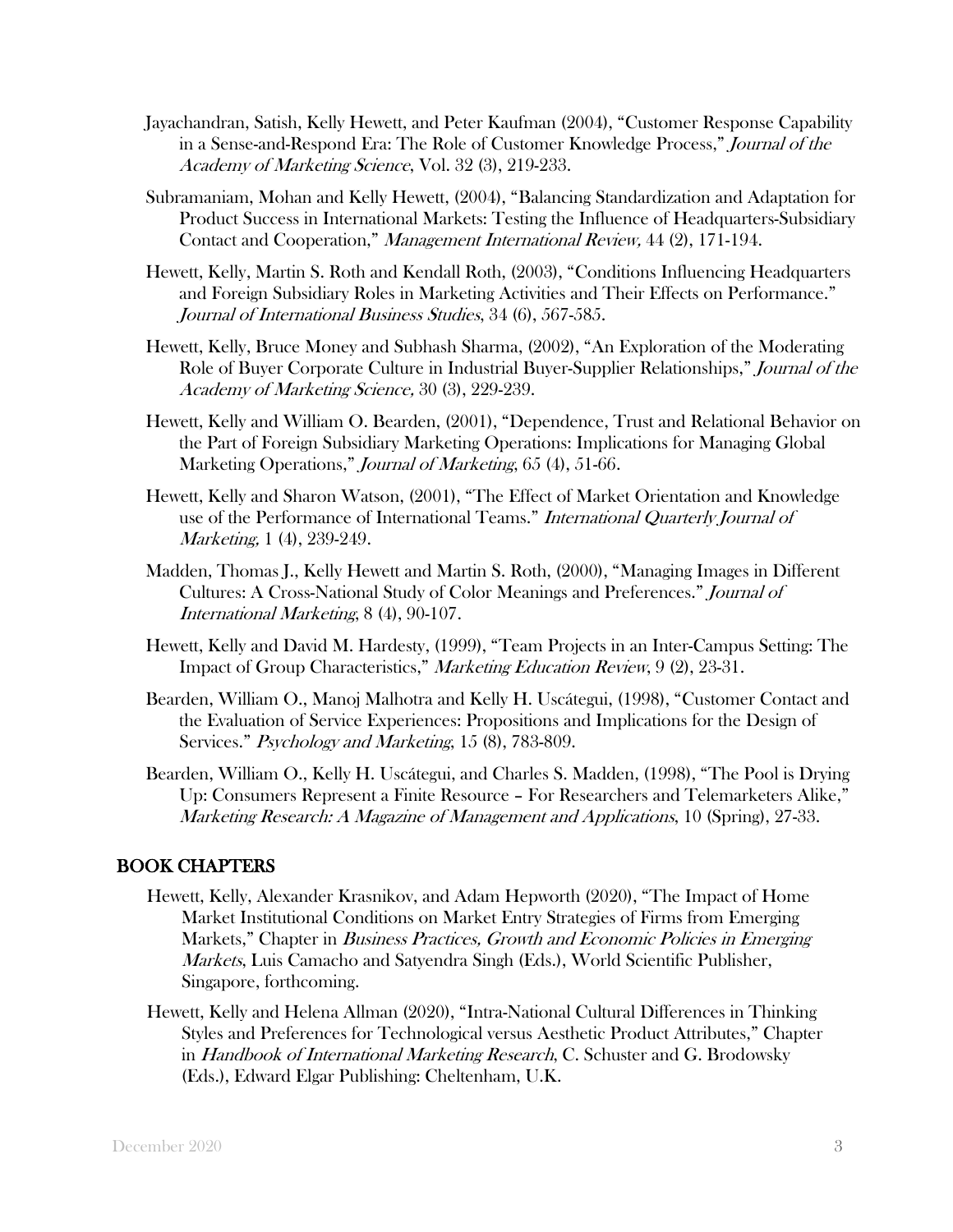Hewett, Kelly, Adam Hepworth and Sharon Watson, (2016), "Integration with the Customer," Chapter in Supply Chain Integration as a Competitive Advantage, CW Autry and MA Moon (Eds.), Pearson: Hoboken, NJ.

#### OTHER PUBLICATIONS – Editorials, Working Paper Series, Commentaries

- Hewett, Kelly (2020), "Editorial: Introduction to the Special Issue on Marketing in a Globalized World: Challenges and Opportunities," Journal of International Marketing, 28 (3), 1-2.
- Hewett, Kelly (2020), "Editorial: Advancing International Marketing Thought Based on the China Experience," Journal of International Marketing, 28 (2), 1-2.
- Hewett, Kelly (2020), "Editorial: Vision for JIM and First Issue of 2020," Journal of International Marketing, 28 (1), 1-2.
- Hewett, Kelly, Stacy Wood, Christine Moorman and Lopo Rego (2020), "Let the Good Times Roll: Firm Inaction During Periods of Increasing Customer Satisfaction and the Failure to Invest in Innovation," Marketing Science Institute's working paper series, forthcoming.
- Hewett, Kelly, Roland T. Rust, Harald J. van Heerde, and William Rand (2015), "Brand Buzz in the Echoverse," Marketing Science Institute's working paper series report number 15-104.
- Jayachandran, Satish, Kelly Hewett and Peter Kaufman (2009), "Intellectual Property Rights and Brand Licensing: The Importance of Brand Protection," Marketing Science Institute Special Report, [\(link to MSI reports\)](http://www.msi.org/publications/publication.cfm?pub=1568).
- Commentary on the contributions of V. Kumar to the field of International Marketing. In Legends in Marketing: V. Kumar: Ten-Volume Set, July 2012.

#### WORK IN PROGRESS under review or revision

- "Assessing the Utility of an Attitudinal Data-Based Measure of Switching Costs," with Abhi Battacharya, Neil Morgan and Lopo Rego (funded by grant from MSI; invited for revision at the *Journal of the Academy of Marketing Science*).
- "Management of Markets by Firms Going Global: Orchestrating Marketing Ecosystems and Networks for Success," with Murali Mantrala, Tomas Hult, Kiran Pedada and Nandini Nim (invited for revision at the International Journal of Research in Marketing.)
- "The Generalized Exchange Framework: A Guide for Navigating New Market Realities," with Alexander S. Rose and Randall L. Rose (invited for revision at the *Journal of Business* Research).

#### WORK IN PROGRESS preparing for submission

"The Role of Home Country Regulatory Environments in Emerging Marketing Brand Expansion Decisions and Export Performance," with Alexander V. Krasnikov and Adam Hepworth (Preparing as a new submission to the *Journal of Marketing* - received a reject and resubmit decision).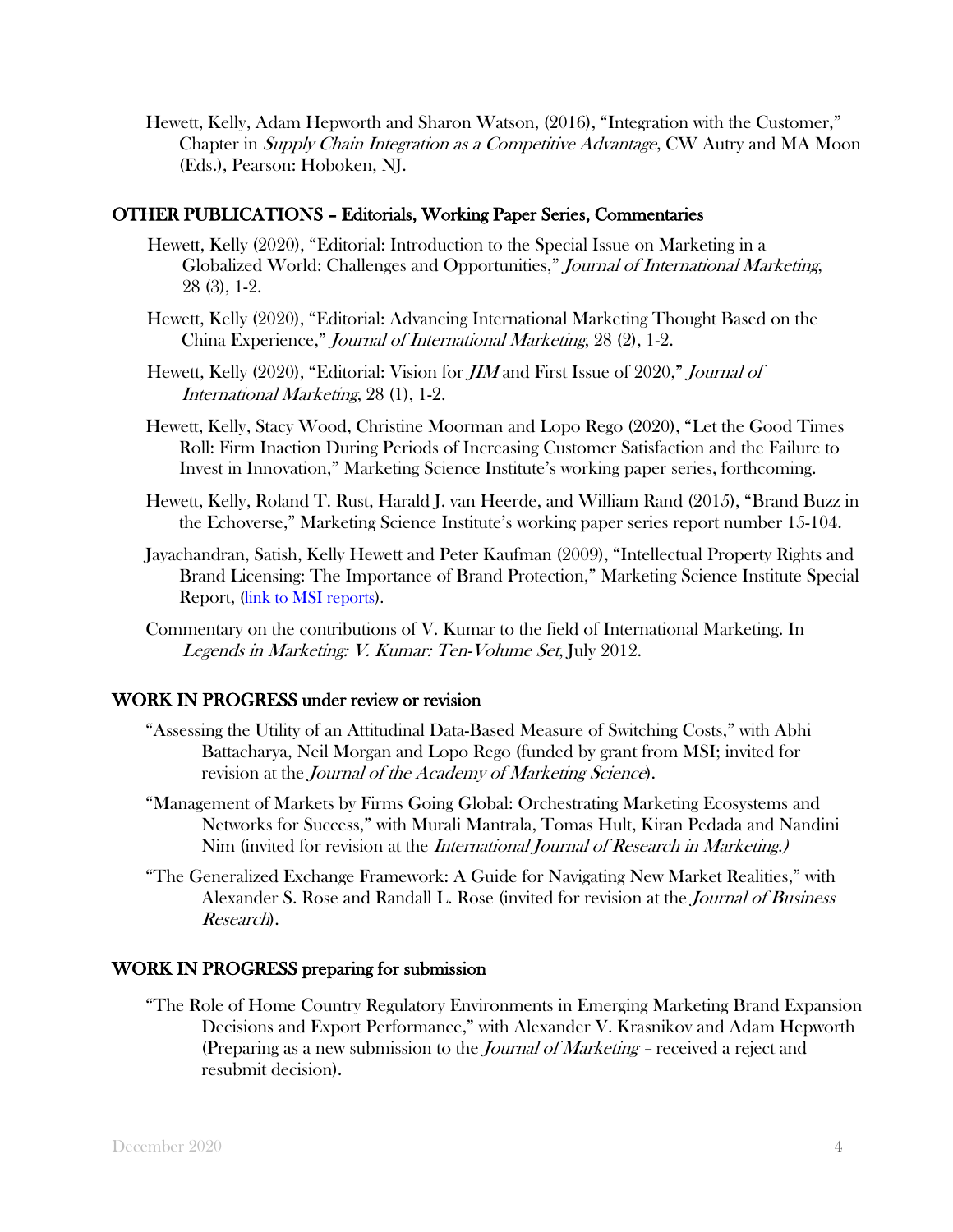- "Predicting the Likelihood and Duration of Brand Crises on Social Media," with Meike Eilert, Koen Pauwels and Raoul Koebler (Data analysis underway; manuscript being written targeted toward the *Journal of Marketing*).
- "How Should Firms Manage their Social Media Conversations for the Greatest Impact on Brand Perceptions?," with Mohammed (Mike) Saljoughian, William Rand and Harald van Heerde (data analysis and manuscript preparation underway, targeted toward the Journal of Marketing).
- "Let the Good Times Roll: Firm Inaction During Periods of Increasing Customer Satisfaction and the Failure to Invest in Innovation," with Stacy Wood, and Christine Moorman (Funded by grant from MSI; data analysis currently underway; manuscript being written for submission to the *Journal of Marketing*).
- "Video Game Marketing: Utilizing Video Games as a Channel of Communication," with Roman Welden and Michael Haenlein (conceptual paper – writing underway; targeted toward the Journal of Marketing)
- "Investigating Spillover Effects Across Brand Equity and Customer Satisfaction: Guidance for Balancing Marketing Resource Allocations," with Annette Tower and Lopo Rego (Data analysis underway; manuscript being written targeted toward the Journal of Marketing Research).
- "Supply Chain Management Complications in Transitional Economies: A Longitudinal Assessment of Regulatory and Litigative Institutions in Russia," with Chad Autry, Alexander Krasnikov, and Maria Smirnova (Data analysis complete; currently finalizing manuscript targeted toward *Decision Sciences*).

### WORK IN PROGRESS at earlier stages

- "Directed vs. Undirected Customer-Firm Communication in Social Media," with Matthijs Meire and Steven Hoornaert (Data collection complete; analysis underway)
- "Dynamic Marketing Capabilities and Export Success Amid Policy Changes: An Empirical Analysis," with Annette Tower, and Katrijn Gielens (Granted access to restricted-use micro-database of all U.S. trade transactions, managed by the Census Bureau Research Data Centers).
- "Value Creation in Shared Service Experiences," with Yazhen (Sophie) Xiao and Renana Peres (data collection complete; analysis underway)

### REFEREED CONFERENCE PRESENTATIONS

- Saljoughian, Mike, Kelly Hewett and William Rand "How Should Firms Manage their Social Media Conversations for the Greatest Impact on Brand Perceptions?," Special session at the 2020 American Marketing Association (AMA) Winter Conference.
- Hewett, Kelly, Meike Eilert, Koen Pauwels, and Raoul V. Kübler, "Predicting the Likelihood and Duration of Brand Crises on Social Media," Accepted special session presentation at European Marketing Academy (EMAC) 2020 Conference.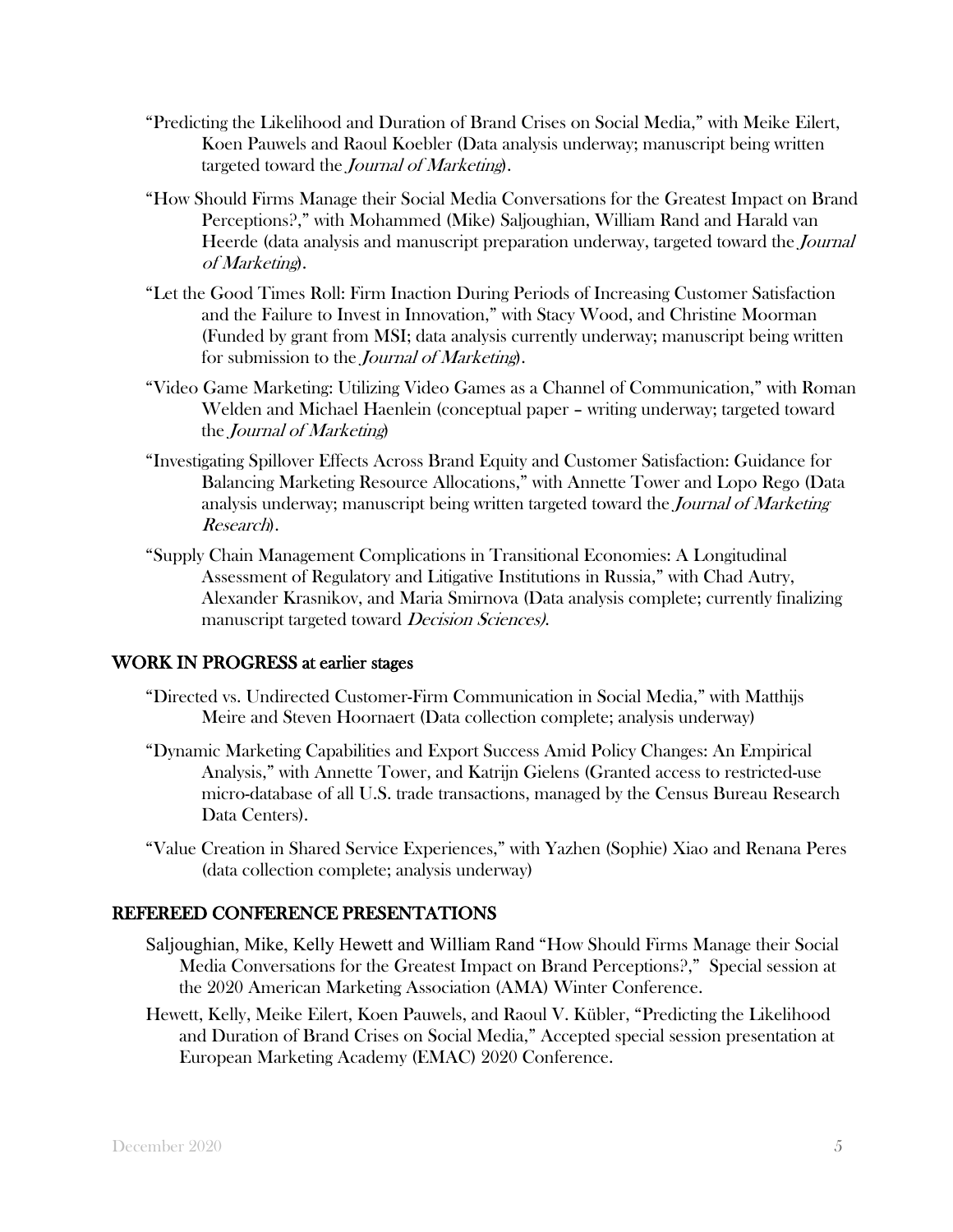- Hewett, Kelly, Adam Hepworth and Alexander Krasnikov, "The Role of Domestic Regulatory Environments in the Internationalization of Emerging Market Brands," Accepted special session presentation at the 2020 Academy of International Business (AIB) meeting.
- Tower, Annette, Kelly Hewett and Lopo Rego, "Investigating Spillover Effects Across Brand Equity and Customer Satisfaction: Guidance for Balancing Marketing Resource Allocations." 2019 AMA Summer Conference.
- Matthijs Meire, Kelly Hewett, Michel Ballings, V. Kumar, and Dirk Van den Poel, "Linking Event Outcomes and Customer Sentiment: The Role of Marketer Generated Content." 2019 AMA Winter Conference.
- Hewett, Kelly, Meike Eilert, Koen Pauwels and Raoul Koebler, "Predicting the Trajectory of a Brand Crisis: Which Metrics Provide the Most Advance Notice?" 2019 AMA Winter Conference.
- Hepworth, Adam, Alexander Krasnikov, and Kelly Hewett, "The Impact of Home Market Institutional Conditions on Market Entry Strategies of Firms from Emerging Markets." 2017 AMA Global Marketing SIG conference in Havana, Cuba.
- Hewett, Kelly, Neil Morgan, Lopo Rego, and Abhi Battacharya, "A New Approach to Switching Costs." 2016 AMA Winter Conference.
- Tower, Annette, Anton Fenik, and Kelly Hewett, "Complementary Cross-Cultural Differences and Longevity of International Joint Ventures." 2016 AMA Winter Conference.
- Hewett, Kelly, Alexander Krasnikov, and Adam Hepworth, "The Impact of Home Market Institutional Conditions on Market Entry Strategies of Firms from Emerging Markets." 2016 annual meeting of the AIB meeting.
- Hewett, Kelly, Alexander Krasnikov, and Adam Hepworth, "Impact of Domestic Corruption and Legal Institutions on International Expansion of Emerging Market Firms." 2016 AMA Summer Conference.
- Fenik, Anton, Kelly Hewett and Annette Tower, "Emerging Market Expansion via Global Strategic Alliances: Factors Influencing the Longevity of Global IP Alliances." 2016 AMA Summer Conference.
- Hewett, Kelly, William Rand, Roland T. Rust, and Harald J. van Heerde, "Brand Buzz in the Echoverse." 2016 Winter Conference on Business Intelligence, Snowbird, UT.
- Bogaert, Matthias, Kelly Hewett, Michel Ballings, and Dirk Van den Poel, "Harnessing the Power of Social Media to Predict Buyer Behavior," INFORMS 2015 Annual Meeting.
- Alexander Krasnikov, Chad Autry, Kelly Hewett, and Maria Smirnova, "Supply Chain Management Complications in Transitional Economies: A Longitudinal Assessment of Regulatory and Litigative Institutions in Russia," GSOM Emerging Markets Conference: Business and Government Perspectives 2015 International Research Conference at St. Petersburg State University, St. Petersburg, Russia, October 2015.
- Hewett, Kelly, William Rand, Roland T. Rust, and Harald J. van Heerde, "Brand Buzz in the Echoverse." 2015 Marketing Science Conference (sponsored by INFORMS).
- Hewett, Kelly, William Rand, Roland T. Rust, and Harald J. van Heerde, "Brand Buzz in the Echoverse." 2015 Marketing Dynamics Conference.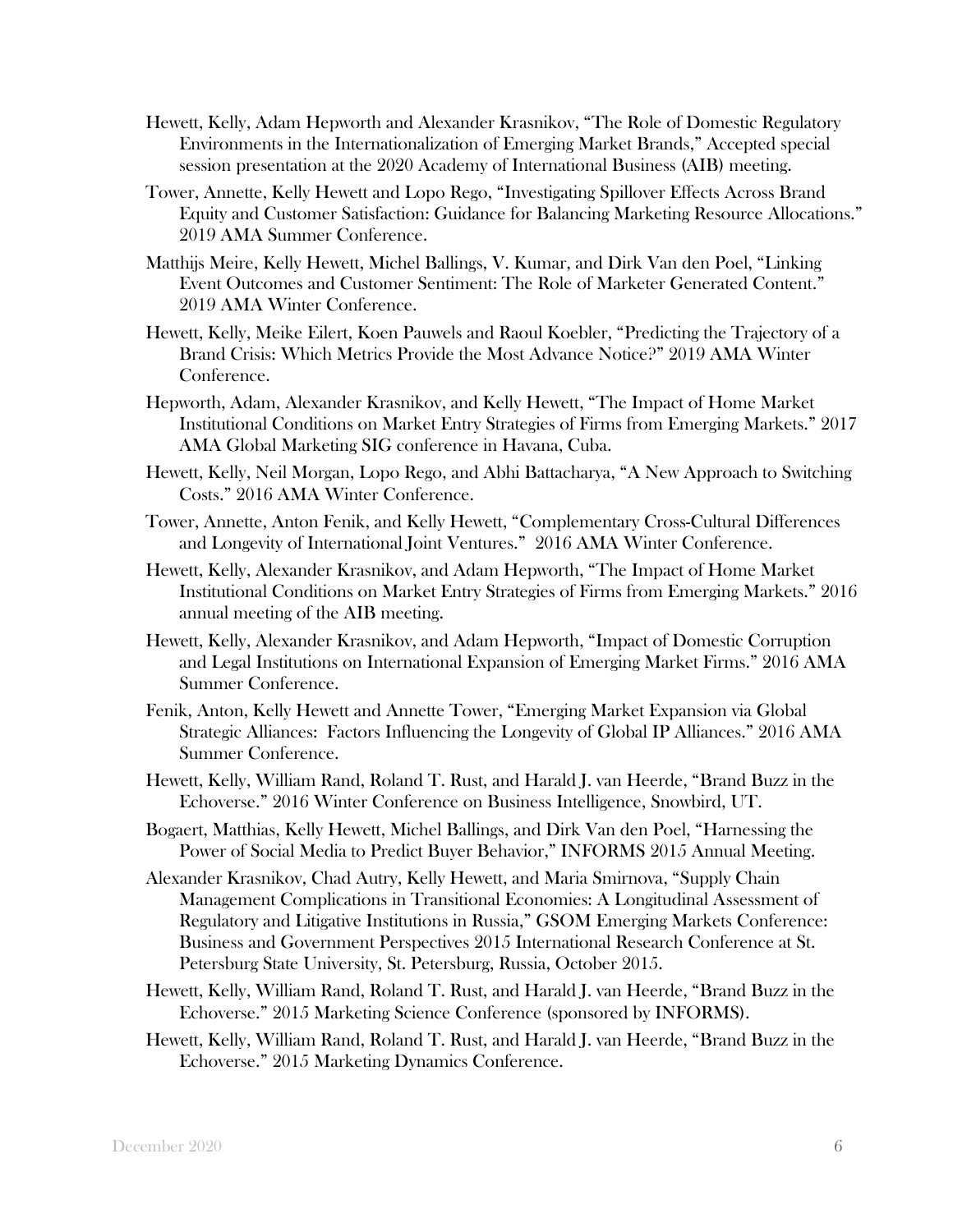- Alexander Krasnikov, Kelly Hewett, and Chad Autry, "Which Capabilities Matter in a Transition Economy? Longitudinal Analysis of Russian Firms." Presented at the 2015 AMA Winter Conference.
- Hewett, Kelly, Satish Jayachandran and Peter Kaufman, "Factors Influencing Royalty Rate in Global Licensing Agreements." 2008 Annual AIB Meeting.
- Ozdemir, V. Emre and Kelly Hewett, "The Importance of Relationships and Service Quality in a Retail Setting: A Cross-Cultural Comparison." 2007 AIB Meeting.
- Hewett, Kelly and Satish Jayachandran, "Identifying Ideal Conditions for Encouraging Marketing Creativity: A Configuration Theory Approach." 2006 AMA Winter Conference.
- Krasnikov, Alexander and Kelly Hewett, "Building Consumer Relationships in Transition Economies: A Marketing Capabilities Perspective." Wave one results presented at the 2006 AMA Summer Educators' Conference, and wave two at the 2009 Conference.
- Hewett, Kelly and Satish Jayachandran, "Enhancing Global Marketing Creativity: A Knowledge-Based Perspective." 2005 AIB Meeting.
- Jayachandran, Satish and Kelly Hewett, "Customer Response Capability in a Sense-and-Respond Era: The Role of Customer Knowledge Process and Risk Propensity." 2003 AMA Winter Conference.
- Money, Bruce, Kelly Hewett and Subhash Sharma, "National Culture, Buyer-Seller Relationships and Repurchase Intention in Industrial Markets." 2002 AMA Winter Conference.
- Subramaniam, Mohan and Kelly Hewett, "Balancing Standardization and Adaptation for Product Success in International Markets: Testing the Influence of Headquarter-Subsidiary Knowledge Integration. 2001 Academy of Management meeting.
- Hewett, Kelly, Martin S. Roth and Kendall Roth, "Effects of Market, Industry, and Organizational Conditions on Subsidiary Marketing Strategy and Product Performance." 2000 AMA Winter Conference.
- Hewett, Kelly and Sharon Watson, "The Effect of Market Orientation and Knowledge use of the Performance of International Teams." 2000 AIB Meeting.
- Hewett, Kelly and William O. Bearden. "Managing the Marketing Function Globally: An Examination of the Relationships between Headquarters and Foreign Subsidiary Marketing Operations." 1999 AIB Meeting.
- Madden, Thomas J., Kelly Hewett and Martin S. Roth, "Managing Images in Different Cultures: A Cross-National Study of Color Meanings and Preferences." 1999 AMA Summer Conference.
- Hewett, Kelly, Bruce Money and Subhash Sharma, "An Exploration of the Moderating Role of Corporate Culture in Industrial Buyer-Supplier Relationships." 1999 AMA Winter Conference.
- Money, Bruce, Kelly Hewett and Subhash Sharma, "National Culture and the Impact of Relationship Marketing on Repurchase Intention for Industrial Services." Conceptual paper presented at the 1998 AIB Meeting.
- Bearden, William O., Charles S. Madden and Kelly H. Uscátegui, "Viewing Consumer Respondents as a Finite Resource: Implications for Marketing Research and Telemarketing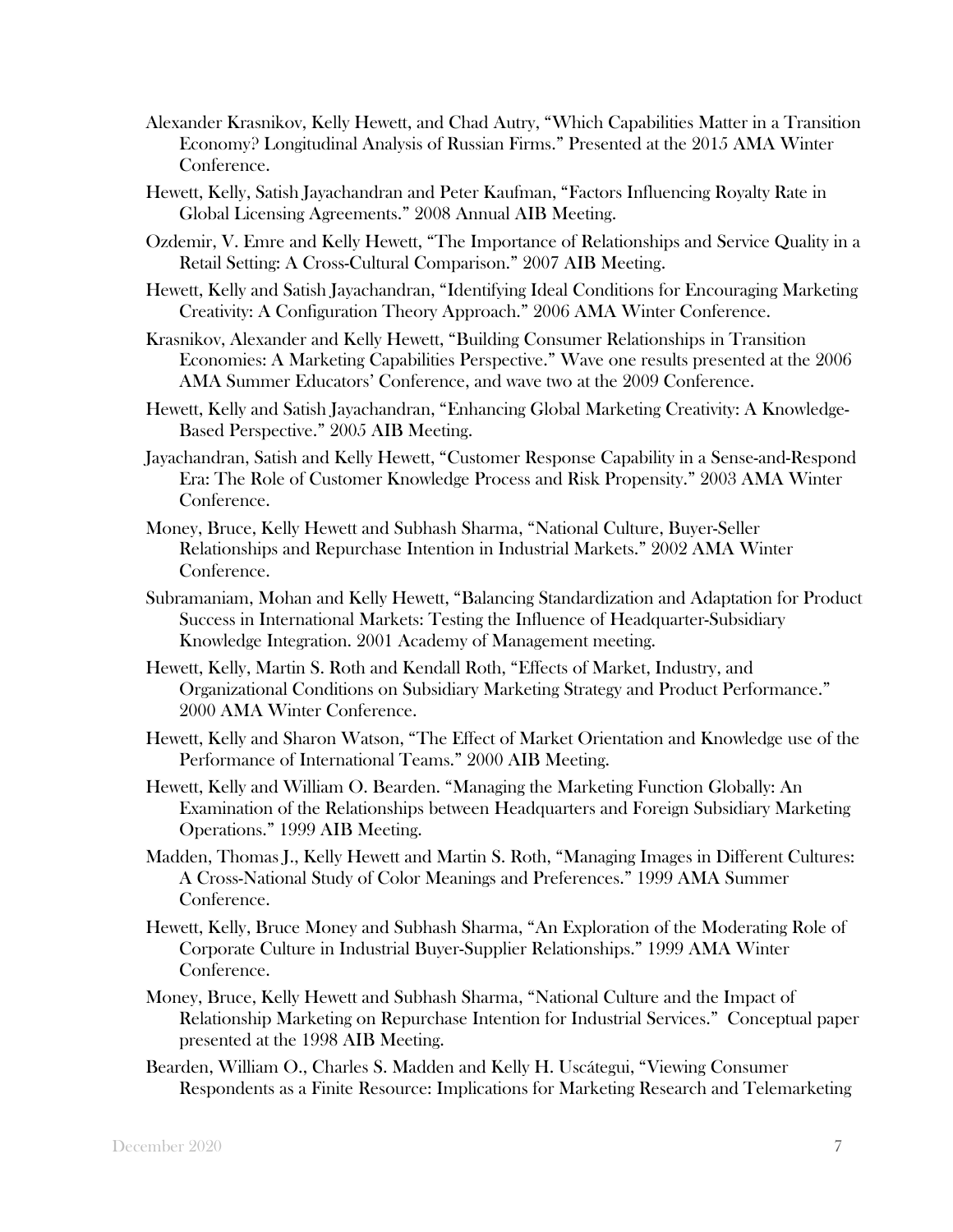Practice," in William M. Pride and G. Tomas M. Hult (eds.) *Enhancing Knowledge* Development in Marketing, Vol. 8, Chicago, IL: AMA, 1997.

- Uscátegui, Kelly H., "Achieving Transnational Pioneering Advantage: An Organizational Learning Perspective." 1997 AIB Meeting.
- Uscátegui, Kelly H., "Market Orientation and Global Marketing Strategy: Performance Implications." 1996 AIB Meeting.

Bearden, William O., Randall L. Rose and Kelly H. Uscátegui (1995), "Motivations Underlying Over and Under Estimation of Product Ownership among Peers by Adolescent Consumers." In Barbara B. Stern and George M. Zinkhan (eds.) Enhancing Knowledge Development in Marketing, Vol. 7, Chicago, IL: AMA.

#### INVITED PRESENTATIONS, PANELS, DISCUSSIONS & DOCTORAL CONSORTIA

#### Invited Presentations:

Georgia State University CIBER's International Business Webinar Series, September 2020 IJRM Thought Leadership Conference on Global Marketing Strategy, Indian School of Business, Hyderabad India, August 2020 (invited, format revised to be virtual) Marketing Strategy Consortium, University of Texas, 2020 (invited; event canceled) Tilburg University Research Camp, Netherlands, December 2020 (invited) AIM Sheth Consortium, Greater Noida, India, 2020 Marketing Strategy Consortium, Indiana University, 2019 Durham University, U.K., November 2019 Leeds University, U.K., November 2019 University of California Riverside, February 2019 AIM Sheth Consortium, Ahmedabad, India, 2019 AMA Sheth Doctoral Consortium, University of Leeds, 2018 AMA Global SIG Doctoral Consortium, Santorini, Greece, 2018 Marketing Strategy Consortium, University of Missouri, 2018 YouGov, New York, NY, 2016 GSOM Emerging Markets Conference 2015: Business and Government Perspectives –Doctoral Colloquium," St. Petersburg State University, St. Petersburg, Russia, 2015 Bank of America, Charlotte, NC, March 2015 Oxford University Symposium on Corporate Reputation, Oxford, U.K., September 2014 North Carolina State University, September 2013 Center for Future Banking at MIT's Media Lab, November 2008 University of Madeira, Portugal, June 2005 University of Southern Mississippi, February 1999

### Panels, Workshops and Discussions:

Paper development workshop leader for *Journal of International Marketing* and *International* Marketing Review at the 2020 AIB meeting, July 2020

Panelist on "Marketing Content and Social Media" at the Knoxville American Marketing Association's 2017 conference, "Content is King," October 2017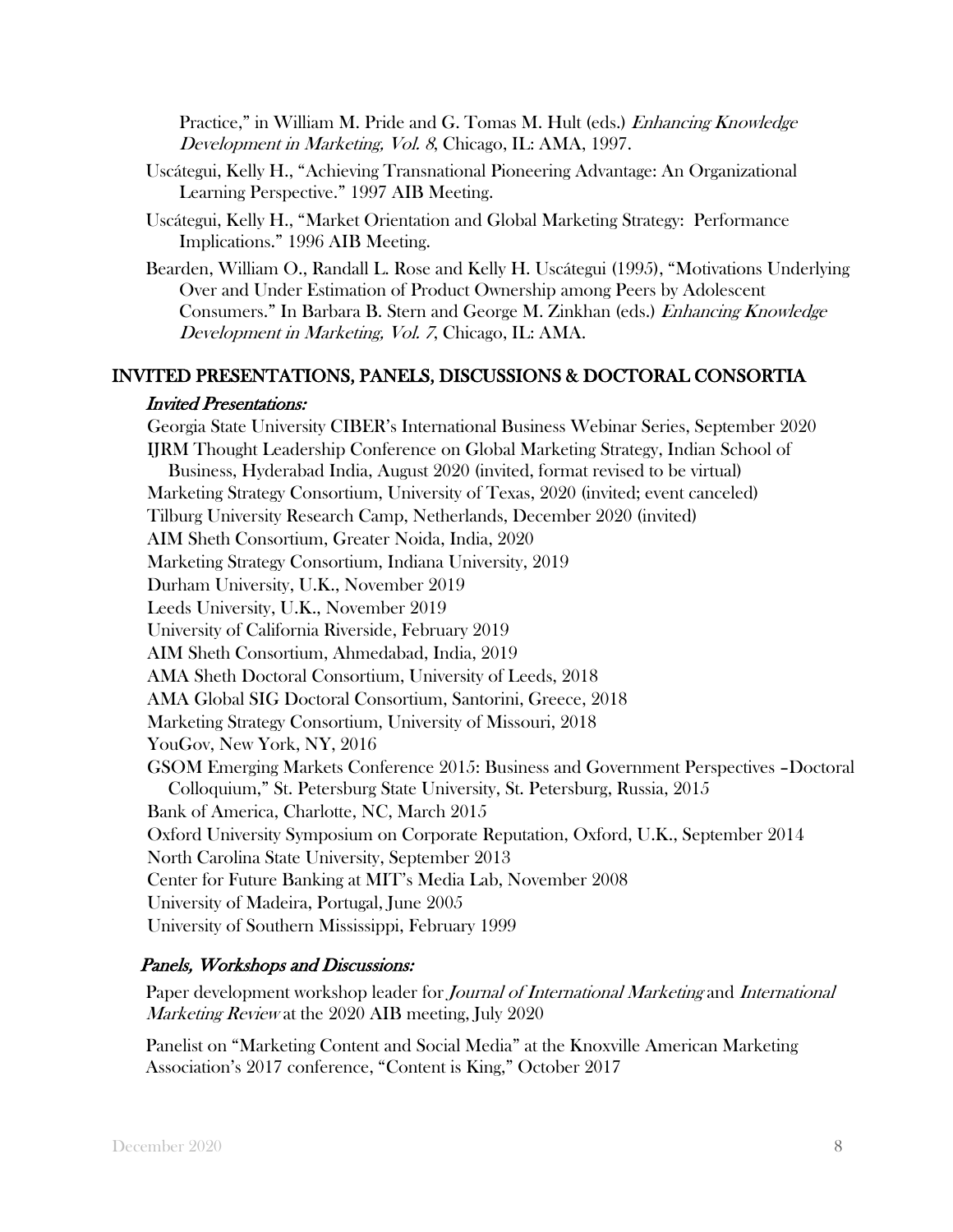Panelist and Moderator on "Generating and Using Insight to Shape Marketing Practice" at the AMA Summer Educators' conference 2016, Atlanta, GA, August 2016

Panelist on "What Does It Mean to Be a Customer Centric Business?" at Advertising Research Foundation ReThink 2016 conference, New York, NY, March 2016

Moderator for session on "Digital Attribution and Marketing Mix Modeling" at MSI Conference on Data, Disruption, and the Transforming Media Landscape, New York University's Stern School of Business, February 2016

Panelist and Judging Committee participant for the Gary Lilien Practice Prize Competition at the joint MSI, INFORMS Society for Marketing Science (ISMS) and European Marketing Academy (EMAC) invitation-only conference on New Developments in the Practice of Marketing Science 2011-2012: Impact and Implementation, at the Smith School of Business, University of Maryland, November 2011

Panelist at MSI Conference on Customer Insights for Innovation, University of Miami School of Business, June 2009

## Doctoral Consortia – as faculty advisor:

AMA Sheth Doctoral Consortium:

- 2020 (University of Indiana, invited event postponed to 2021)
- 2019 (New York University)
- 2018 (Leeds University)

Marketing Strategy Doctoral Consortium:

- 2020 (University of Texas, invited event postponed to 2021)
- 2019 (Indiana University)
- 2018 (University of Missouri)

AIM Sheth Consortium:

- 2020 (BimTech, Greater Noida, India)
- 2019 (MICA, Ahmedabad, India)

Association for Consumer Research Doctoral Consortium, San Diego, CA, 2017

AMA Global SIG annual conference

- 2020 (Taormina, Sicily event postponed to 2021)
- 2019 (Buenos Aires)
- 2018 (Santorini)
- 2017 (Havana)

## TEACHING

### University of Tennessee

Marketing Insights – Full-time MBA program elective (Fall 2014-20)

Global Business Seminar – Full-time MBA course and abroad experience (May 2017-21) International Business in Argentina and Uruguay – undergraduate study abroad course,

Buenos Aires, Argentina and Montevideo, Uruguay (2018-21)

Seminar in Marketing Strategy – Ph.D. seminar (Fall 2017, 19)

 Strategic Marketing Management module – Executive MBA for Strategic Leadership and Healthcare programs (2017-20)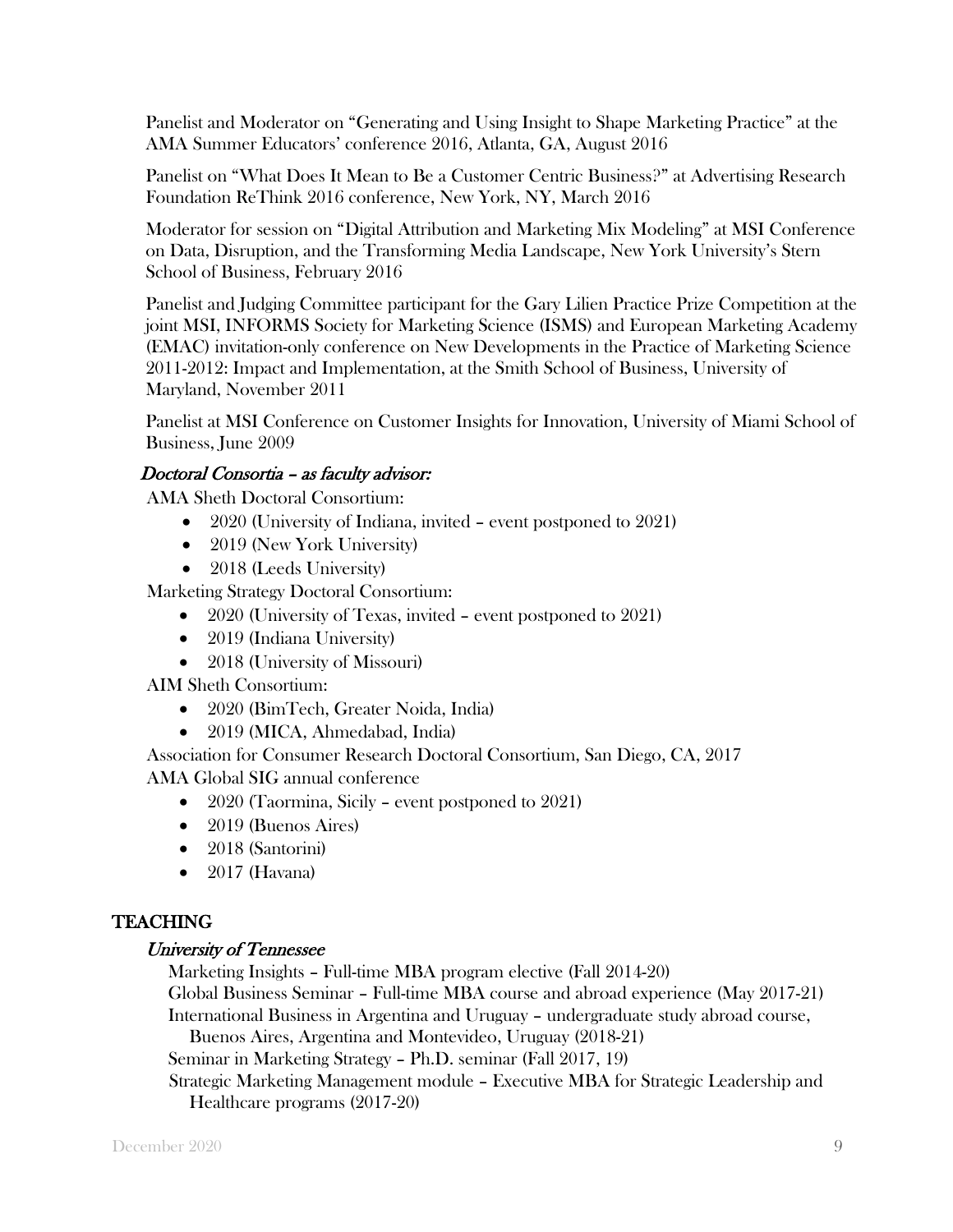International Marketing module – Professional MBA program (2013-20) Marketing Insights module – Professional MBA program (2017-19) Global Marketing in Spain – undergraduate study abroad course, Barcelona (May 2015-17) Marketing Strategy – undergraduate capstone course (Fall 2013, Spring/Fall 2014-16)

**Bank of America College of Marketing –** monthly offering within Marketing group (2009) Marketing Strategy *and* A Practical Approach to Research (two courses)

## University of South Carolina

Marketing Communications in Spain – Study abroad course, as adjunct (2013-16) Managing Customer Satisfaction – International MBA/Professional MBA (2006-08) Marketing Strategy (2005-08) International Marketing (1998); Professional MBA (2004-05) Marketing Research (1996, 2004, 2005, 2007) Core Professional MBA Marketing Management (2004-05)

Institute for South Pacific Studies Study Abroad Program in Australia International Marketing (2007)

Consortium of Universities for International Studies - Program in Paderno del Grappa Italy Global Marketing (2005-06)

## Winthrop University

Marketing Research (2001-04) Marketing for Global Competitiveness (2003-04) Marketing Strategy (2001) Marketing Management – Executive MBA program (2001-04) Principles of Marketing (2000-03) Promotion Management (2000-03)

# University of Connecticut

Introduction to Marketing Management (1998, 1999, 2000) Marketing for Global Competitiveness – Evening/Professional MBA program (1999, 2000)

# DISSERTATION AND MASTERS THESIS COMMITTEE SERVICE

Mohammed (Mike) Saljoughian, University of Tennessee, current – chair, doctoral dissertation Nandini Nim, Georgia State University, current – member, doctoral dissertation committee Hyeyoon Jung, University of Alabama, current – member, doctoral dissertation committee Annette Tower, University of Tennessee, 2019 – chair, doctoral dissertation (Placement: Clemson University)

Adam Hepworth, University of Tennessee, 2019 – doctoral dissertation committee member Anton Fenik, University of Tennessee, 2015 – doctoral dissertation committee member Hyung-Il Ahn, Massachusetts Institute of Technology, 2010 (While Executive in Residence) – doctoral dissertation committee member

Veli Emre Ozdemir, University of South Carolina, 2007 – chair, masters thesis Alexander Krasnikov, University of South Carolina, 2006 – doctoral dissertation committee member Margaret Miller, University of South Carolina, 2005 – chair, masters thesis Robert McDonald, University of Connecticut 2001– doctoral dissertation committee member

# UNDERGRADUATE HONORS THESIS ADVISOR SERVICE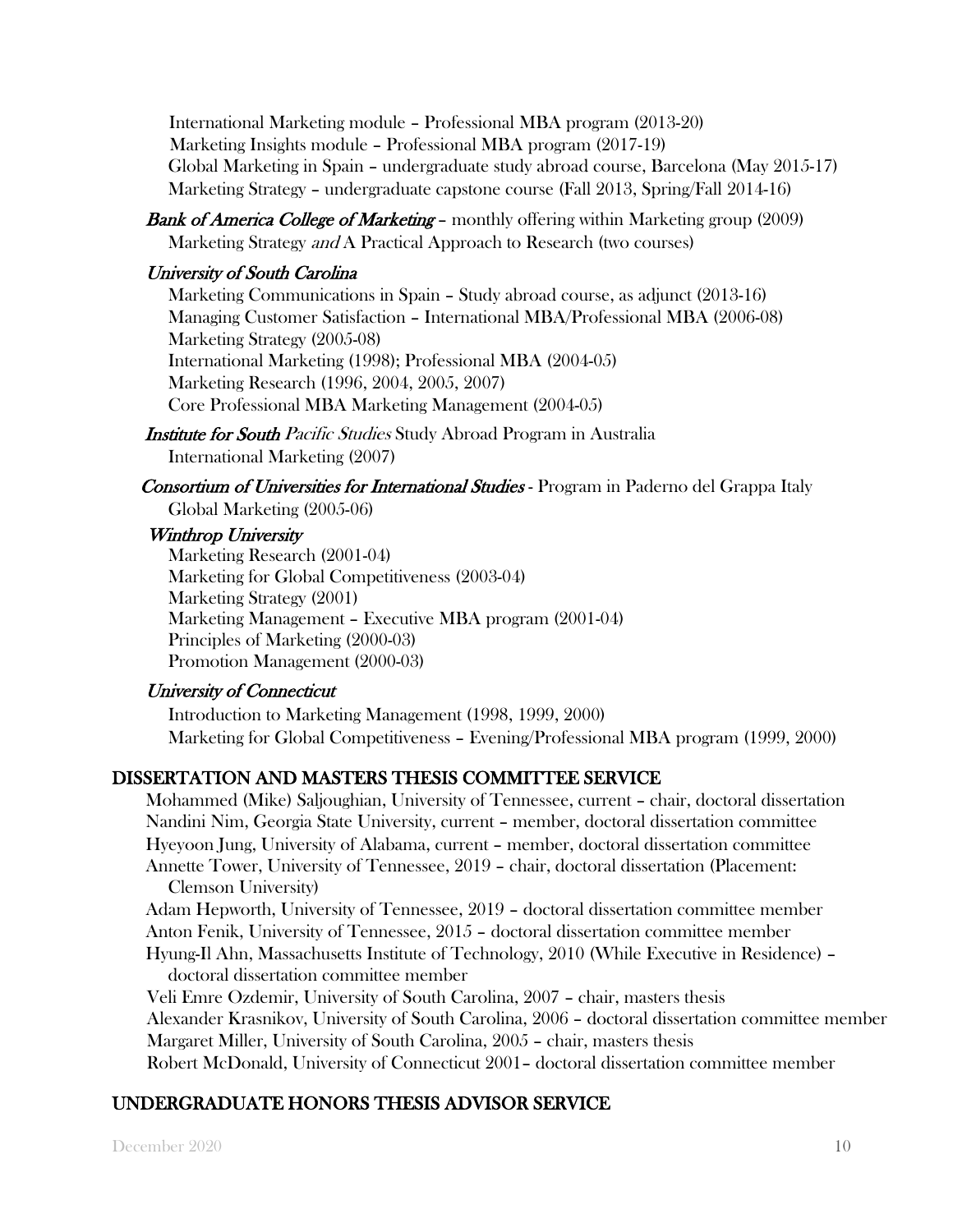Cassady Smith, University of Tennessee, Spring 2021 William Hensley, University of Tennessee, Spring 2020 Seth Carver, University of Tennessee, Spring 2016 John Qiu, University of Tennessee, Spring 2014 Matthew A. Camp, University of South Carolina, Spring 1997

## GRANTS AWARDED

Marketing Science Institute research grant (with Stacy Wood and Christine Moorman), 2016 Marketing Science Institute research grant (with Matthias Bogaert, Michel Ballings, and Dirk Van den Poel), 2015 Marketing Science Institute research grant (with Roland Rust, William Rand, and Harald van Heerde), 2014 Marketing Science Institute research grant (with Neil A. Morgan, Lopo Rego and Abhi Bhattacharya), 2014 University of South Carolina CIBER research grant (with Satish Jayachandran) 2005-07 Springs Research Grant (Competitive Award), Winthrop University, 2003 Research Award, Winthrop University Research Council 2002-03 Research Development Award, University of Connecticut 1998-99

University of South Carolina CIBER grant for dissertation research 1997

## ACADEMIC HONORS / AWARDS / RECOGNITIONS

Haslam Summer Scholars Research Awards, University of Tennessee 2019 – 2020 The program rewards researchers who "carry out the college's goal of increasing academic visibility, reputation and scholarship through their research efforts." Oxford University Centre for Corporate Reputation's 2016 Best Published Paper, awarded September 2017 Finalist for the 2017 MSI/H. Paul Root Award, given by members of the *Journal of Marketing* editorial review board to a paper that has made a significant contribution to AMA and MSI. Haring Symposium for Doctoral Research, invited as Visiting Faculty Scholar 2017 F. Perry and Elaine Osburn Award for Research Excellence, Marketing & Supply Chain Management Department, University of Tennessee, 2016 Recognized for "Going the Extra Mile" for students at the University of Tennessee, *Tennessee* Today, February 23, 2016 (link to article) Best Reviewer Award, Journal of the Academy of Marketing Science, 2016 F. Perry and Elaine Osburn Award for Teaching Excellence, Marketing & Supply Chain Management Department, University of Tennessee, 2014 AMA Global Marketing Special Interest Group's 2009 Excellence in Global Marketing Research Award, for outstanding research article, published in the last 10 years, which has significantly influenced the direction of *global marketing* Best Reviewer, AIB Annual Meeting, 2006-07 Award for Teaching Excellence, USC Mortar Board 2005, 2006 (Award chosen by students) Outstanding Junior Professor Award, Winthrop University, 2003 Research Award, Winthrop University, 2002-03 Springs Research Excellence Award, Winthrop University, 2002 Presidential Citation for Exceptional Service, Winthrop University, 2002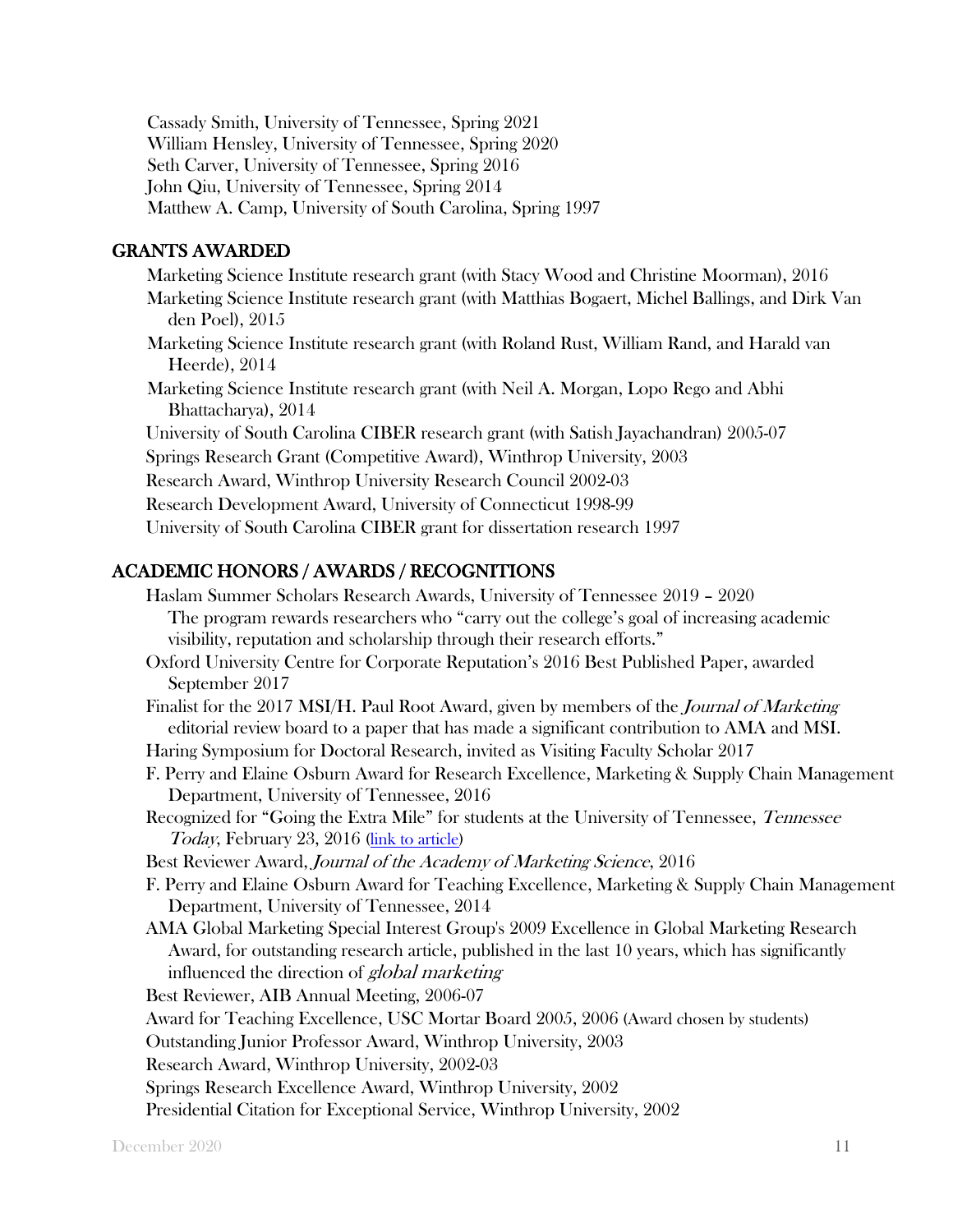Research Development Award, University of Connecticut, 1998-99 Academy of International Business Junior Faculty Consortium, 1998 Academy of International Business Doctoral Consortium, 1997 American Marketing Association—Sheth Doctoral Consortium, 1997 Phi Kappa Phi National Honor Society Beta Gamma Sigma National Honor Society

### PROFESSIONAL SERVICE

### Editorship

Journal of International Marketing, Editor in Chief (Editorial Review Board member since 2008; Associate Editor 2016-19)

### Member, Editorial Review Boards:

Journal of Marketing (since 2017) Journal of International Business Studies (since 2017) Journal of the Academy of Marketing Science (since 2006) International Journal of Research in Marketing (since 2016)

## Ad-Hoc Reviewer:

Journal of Marketing Research European Journal of Marketing

### Leadership roles with professional organizations:

Academy of International Business, International Marketing Task Force 2019-20 American Marketing Association, Marketing Strategy SIG Board since 2016 American Marketing Association, Global Marketing SIG Board since 2015

## Conference Chair, Track Chair, and other professional service:

AIB SE 2020 Doctoral Consortium co-chair (invited) AMA 2020 Global Marketing SIG conference in Taormina, Sicily – Doctoral Consortium Planning Committee member (conference postponed to 2020) AMA 2019 Global Marketing SIG conference in Buenos Aires, Argentina - Doctoral Consortium Planning Committee member AMA 2018 Summer Educators conference co-chair AIB SE 2018 Doctoral Consortium co-chair AMA 2018 Global Marketing SIG conference in Santorini, Greece - Planning Committee member and track chair AMA 2017 Global Marketing SIG conference in Havana, Cuba - Doctoral Consortium Chair and Planning Committee member AMA 2017 Winter Educators Conference – Associate Editor AMA 2016 Summer Educators conference – Global marketing track co-chair AMA 2003 Summer Educators conference – Marketing strategy track chair Society for Marketing Advances 2001 Meeting – Marketing research track co-chair

## Conference Reviewer: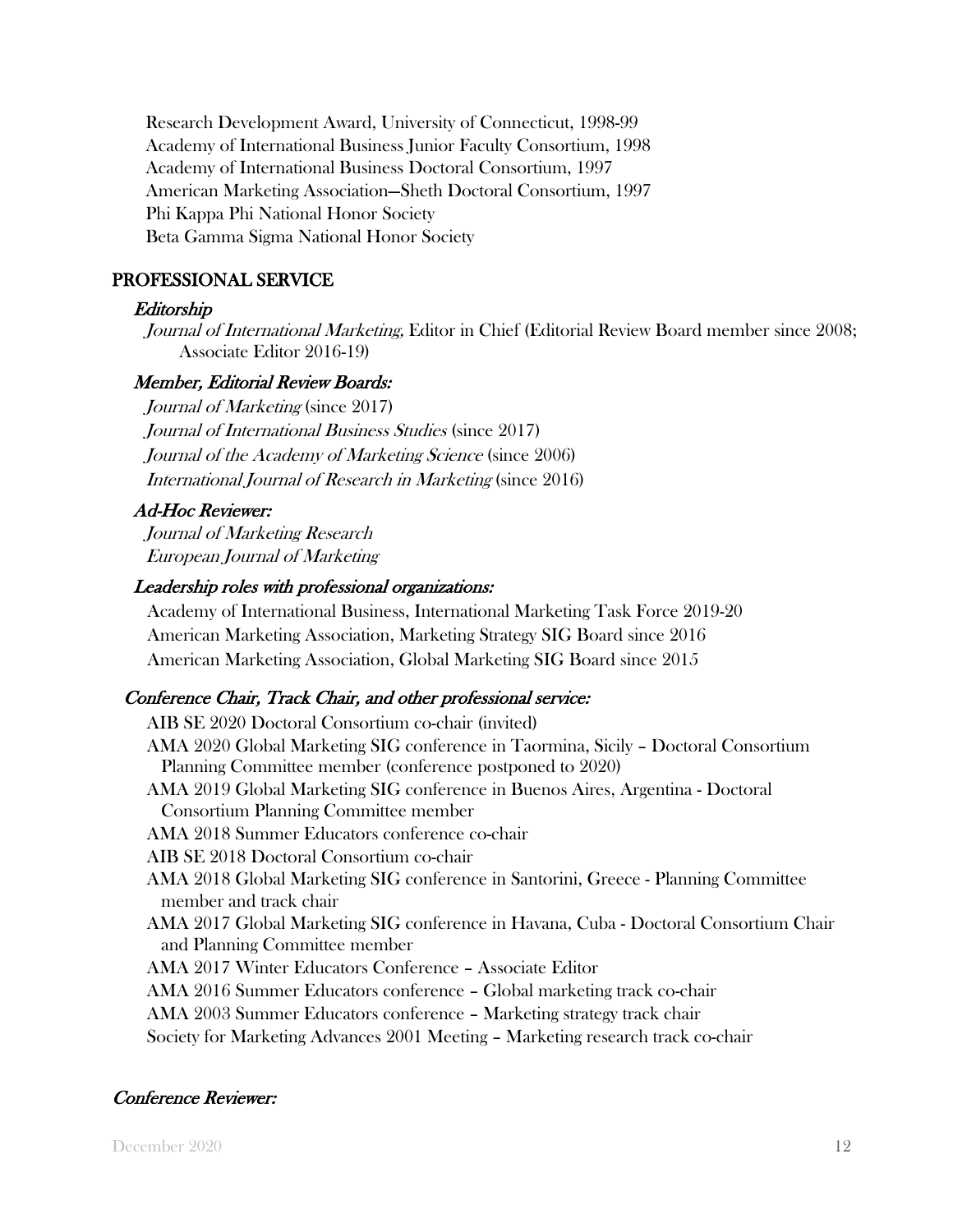Academy of International Business (1996-2008, 2015)

American Marketing Association Summer and Winter Educators' Conferences (1996-2008) Society for Marketing Advances (1996-2001)

### Dissertation and other Award Competitions Reviewer:

MSI Clayton Doctoral Dissertation Proposal Competition 2016-17, 20 EMAC McKinsey Marketing Dissertation Award 2016 American Marketing Association John A. Howard/AMA Doctoral Dissertation Award 2015- 17, 2019 Bearden Award (Southeastern Marketing Symposium) 2018 - 20

## UNIVERSITY OF TENNESEE SERVICE

Marketing Department Head Search Committee 2020 International Business Advisory Committee, Haslam College of Business, Fall 2019-present Graduate Council, Member 2018-present; Proxy, 2017 Marketing Department Co-organizer of department Speaker Series, 2018-2019 Marketing and Supply Chain Management Department Strategic Advisory Committee 2017 Dean's Faculty Advisory Council 2015-17 Marketing faculty search committee, non-tenure-track position, Fall 2017 Panelist, Haslam College of Business annual Women in Business Symposium, February 2017 Haslam College of Business Undergraduate Scholarship Committee 2015-17 Guest speaker at Business Analytics Forum Spring 2015 Guest speaker for Graduate and Executive Education brown bag event Spring 2015 Guest speaker for Executive MBA reunion event Spring 2015 Guest panelist for International Business Club (student organization), Fall 2014 Marketing faculty search committee, tenure-track position, Fall 2014 Task force on Global Programs and Partnerships Spring 2014 Marketing and Supply Chain Management undergraduate scholarships designations 2014-16 Guest speaker and participant at Executive MBA reunion event Fall 2014 \Guest speaker and participant at Deans Academic Council event Fall 2013

## PROFESSIONAL AFFILIATIONS

American Marketing Association

Academy of International Business

Executive in Residence, Media Lab, Massachusetts Institute of Technology 2008-2012

- MSI Board of Trustees (corporate trustee, sponsored by Bank of America) 2008-2012
	- Member and Participant in MSI's Marketing Education Roundtable, a consortium of practitioners active in marketing education for their organizations, 2010

## PROFESSIONAL CERTIFICATIONS

Six Sigma Greenbelt Certification, 2009

## SERVICE TO THE PRACTITIONER COMMUNITY AND CONSULTING